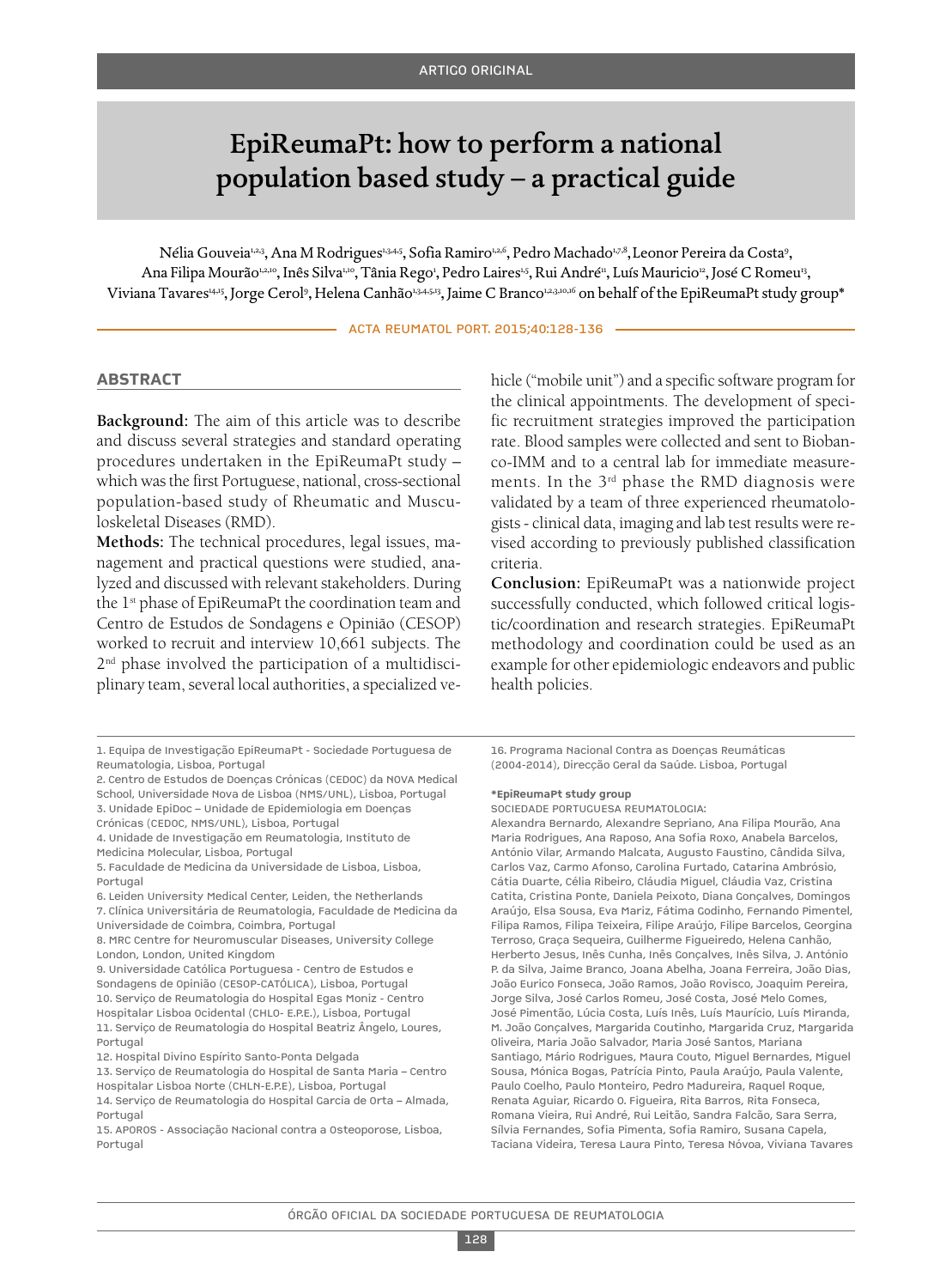**Keywords:** Epidemiologic studies; Population-based study; Rheumatic Diseases; Epidemiology; Cross-sectional study; Study management

#### **introduction**

Large-scale observational epidemiologic studies are scarce in Portugal. The Portuguese Epidemiologic Study of Rheumatic Diseases(EpiReumaPt) was a challenging project, asthe first national, cross-sectional, populationbased study of Rheumatic and Musculoskeletal Diseases (RMDs). The EpiReumaPt study had a pioneering design in Portugal. The protocol was developed after reviewing other international studies and adapted to the Portuguese context 1-5 . The EpiReumaPt protocol was published before the work field. EpiReumaPt covered mainland Portugal, *RegiãoAutónoma dosAçores*(Azores) and *Região Autónoma da Madeira* (Madeira). The technical procedures, legal issues, management and practical questions were studied, analyzed and discussed with all relevant stakeholders, Authorities and partners who contributed to the EpiReumaPt project.

The aim of this article is to describe and discuss all standard operating procedures, strategies and challenges related to the development of the Portuguese large-scale epidemiologic study, EpiReumaPt. An article focusing on the EpiReumaPt methodology (rather than management issues) is also published in this issue of Acta Reumatológica Portuguesa: *EpiReumaPTthe study of Rheumatic and Musculoskeletal diseases in Portugal: a detailed view of the methodology.*

### **EPirEumAPt: concEPt And contExt**

The prevalence of Portuguese RMDs was poorly defined. The National Program Against Rheumatic Diseases (2004-2014), promoted by the Directorate-General of Health and part of the National Health Plan for 2004/2010, aimed to promote a comprehensive and articulated approach of health services, in order to reduce the risk of developing RMDs among the Portuguese population, and to provide suitable treatment and rehabilitation for those with RMDs<sup>7</sup>. One of the specific goals was to determine the prevalence of the RMDs covered by the Program: hand, knee and hip osteoarthritis (OA), low back pain (LBP), rheumatoid arthritis (RA), fibromyalgia (FM), gout, spondyloarthritis (SpA), periarticular disease (PD), systemic lupus erythematosus (SLE), polymyalgia rheumatica (PMR) and osteoporosis (OP)7 . EpiReumaPt was the

first large-scale project studying RMDs in the Portuguese population, designed to achieve this specific goal. It also aimed to assess the impact of RMDs in relation to quality of life, function, use of healthcare resources and work participation<sup>6</sup>. The main promotor of EpiReumaPt wasthe Portuguese Society of Rheumatology (SPR). This project was also supported by the Directorate-General of Health and Nova Medical School (NOVA University of Lisbon) in collaboration with the Portuguese Catholic University.

#### **Funding,institutionAlAndsciEntiFicsuPPort**

The first steps to develop EpiReumaPt began in 2005 after the National Program Against Rheumatic Diseases was published. In October 2010 EpiReumaPt was awarded with a Directorate-General of Health competitive award. This was the key funding to start the working process. EpiReumaPt was budgeted in 1.5 million euros and in addition to the primary grant from the Directorate-General of Health (which covered 50% of the estimated cost) it was necessary to find other sponsors. Unrestricted grants were awarded by the following entities or companies: Calouste Gulbenkian Foundation, Pfizer, Merck Sharp & Dohme, Abbvie, Roche, Bial, Servier, Astra Zeneca Foundation, as well as individual support by some rheumatologists. Other institutions supported the study by providing goods or lowering the prices of services and products (*Galp Energia, Germano de Sousa-Centro de Medicina Laboratorial, Açoreana Seguros, HappyBrands, Clínica Médica da Praia, CAL-Clínica*). Scientific endorsement was given by the promoters and by three other Portuguese Medical Schools: *Faculdade de Medicina da Universidade de Lisboa* (Lisbon, Portugal), *Faculdade de Medicina da Universidade do Porto* (Porto, Portugal) and *Faculdade de Medicina da Universidade de Coimbra* (Coimbra, Portugal). Institutional endorsement was given by the President of the Portuguese Republic (*Alto Patrocínio da Presidência da República*), by the Regional Government of Azores, by the Regional Government of Madeira, and by the Regional Health Administrations of*Norte, Centro, Alentejo, Algarve,* and *Lisboa e Vale do Tejo*. Other institutions and national associations also gave their endorsement (*Centro Hospitalar do Médio Tejo,Hospital de S. João, Câmara Municipal de Lisboa*, *Associação Nacional de Freguesias).* Patient Associations with RMDs were also included as social partners.

#### **rEsEArch tEAm**

The EpiReumaPt study protocol was developed by the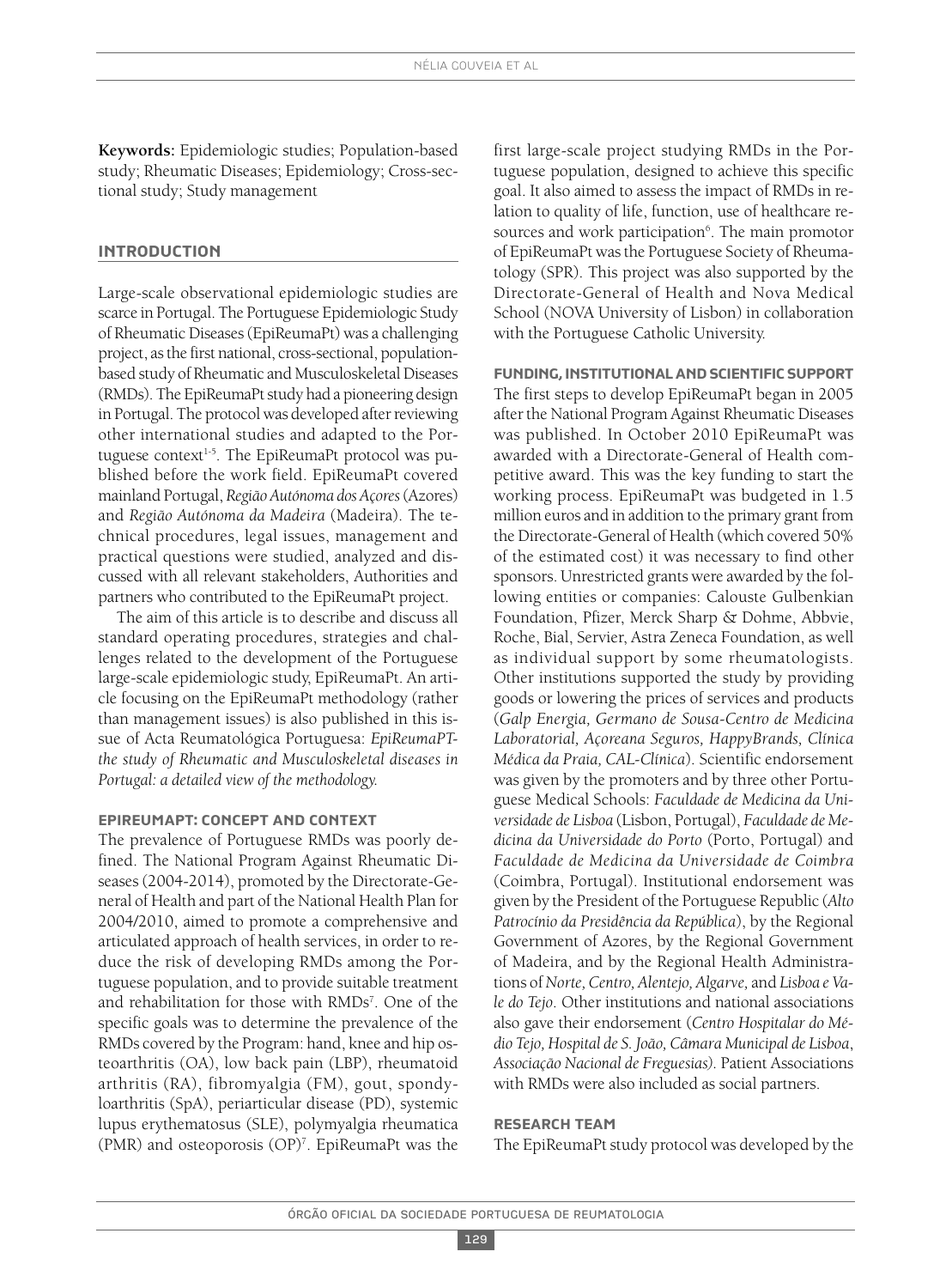core research team and was published in the end of 20106 . Later when EpiReumaPt was awarded the grant from the Directorate-General of Health, other investigators joined the research team. The Coordination Team, including the Principal Investigator, the Co-Principal Investigator and the Study Manager, was established in March 2011. This small Coordination Team was responsible for the executive, financial and logistical decisions, and held weekly meetings since March 2011. National and international experts were invited as external advisors, especially in the area of epidemiology.

# **study dEsign And mEthodology**

EpiReumaPt was an epidemiologic, observational and cross-sectional population-based study. The recruitment took place from the 19<sup>th</sup> September 2011 to the 20th December 2013, and involved a three-stage approach (Figure 1)<sup>8</sup>. The 1<sup>st</sup> phase (RMD screening) started with a face-to-face interview performed at subjects' households, which were selected by a random route methodology<sup>6,8</sup>. In the 2<sup>nd</sup> phase (RMD diagnosis) all subjects who screened positive for at least one RMD during the  $1<sup>st</sup>$  phase, and also a random 20% sample of individuals without positive screening for rheumatic complaints, were invited to be observed by a rheumatologist. Finally, in the 3<sup>rd</sup> phase, RMD diagnoses were validated after revision of the clinical data by a team of three experienced rheumatologists.

# **PlAnning And dEvEloPmEnt oF thE 1st PhAsE oF thE study: FAcE to FAcE intErviEw**

The 1<sup>st</sup> phase of EpiReumaPt was performed with the collaboration of the expert national center in largescale population studies located in the Catholic Portuguese University - *Centro de Estudos e Sondagens de Opinião* (CESOP). The CESOP team had a coordination board that was responsible for organizing the fieldwork and three sub-coordinators that were responsible for organizing the data collection of the  $1<sup>st</sup>$  study phase.

The team that conducted the  $1<sup>st</sup>$  phase survey was composed by 190 interviewers, non-physicians, who were recruited by the CESOP coordination board through a selection process composed of 2 stages: interview selection plus a theoretical and practical training session. This training session included topics re-



**FigurE 1.** EpiReumaPt study design CESOP: Centro de Estudos e Sondagens de Opinião da Universidade Católica Portuguesa

lated to: study design, study features, logistics, clinical issues related with RMDs, ethical and legal issues, random-route methodology (sample selection), interview procedures (roll-play exercises), survey and software training. Only the candidates that successfully went through the two phases were selected.

Afterwards, the team of 190 interviewers was divided into five teams (10-15 elements per team) who worked across the country during the recruitment period: Lisbon team (responsible for the recruitment in Lisbon & *Setúbal, Alentejo, Algarve, Estremadura, Ribatejo and Beira Baixa*), Coimbra team (responsible for the recruitment in *Beira Alta and Beira Litoral*), Porto team (responsible for the recruitment in *Douro Litoral, Minho, Trás-os–Montes & Alto Douro*), Azores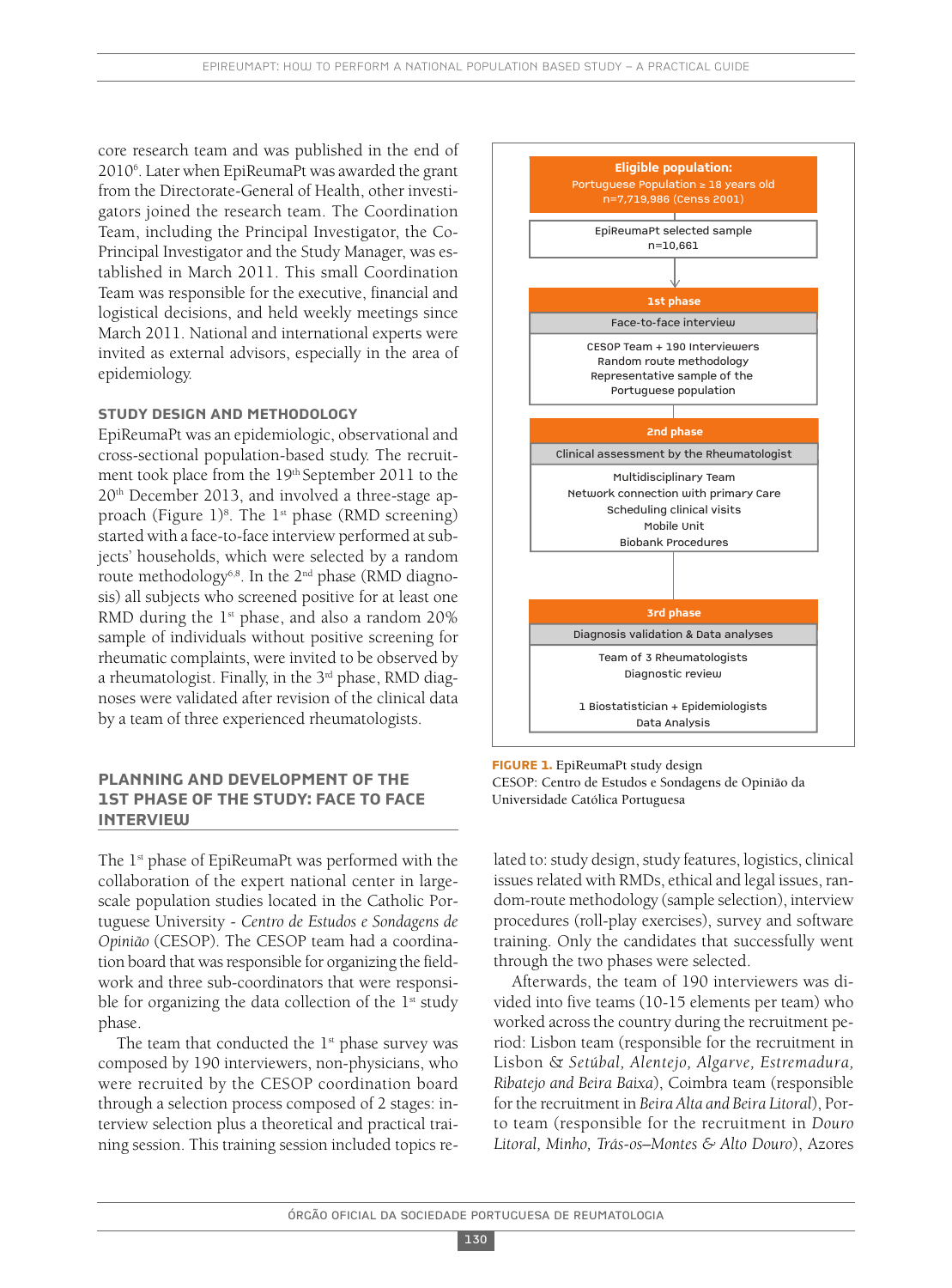

**FigurE 2.** Portugal regions

team and Madeira team (Figure 2).

The 1<sup>st</sup> phase face to face interview was conducted with the Computer Assisted Personal Interview (CAPI)

system: all interviewers had a computer with the software which provided the questionnaire applied to all subjects. The questionnaire was designed by the EpiReumaPt research team to screen for RMDs and included questions on specific rheumatic symptoms and an algorithm to screen for each RMD (OA, LBP, RA, FM, gout, SpA, PD, SLE and PMR). During the interview, subjects were also asked about socio-demographic and socio-economic factors, lifestyle, health care resources consumption, work status, functional status, quality of life, mental health status and comorbidities<sup>6</sup> (Figure 3). Both the survey and software performance were tested in a pilot sample of patients and healthy controls, and results validated by the EpiReumaPt research team before being used by the interviewers.

Each interviewers team worked daily on the field (week and weekend) in groups of 4/5 elements, and covering a different route. When no subject was found in a first visit of the selected household, he/she could not be replaced, unless that household had been visited in three different times, including evenings and weekends. The most successful schedules were in the evenings and weekends. Quality control of the interviews was made by the team Coordinators of CESOP, by randomized phone calls among the recruited subjects.



#### **FigurE 3.** Phase 1 survey

SF36 – short form (36) form health survey; EQ5D – European Quality of life Questionnaire; HAQ – Health Assessment Questionnaire; HADS – Hospital Anxiety and depression scale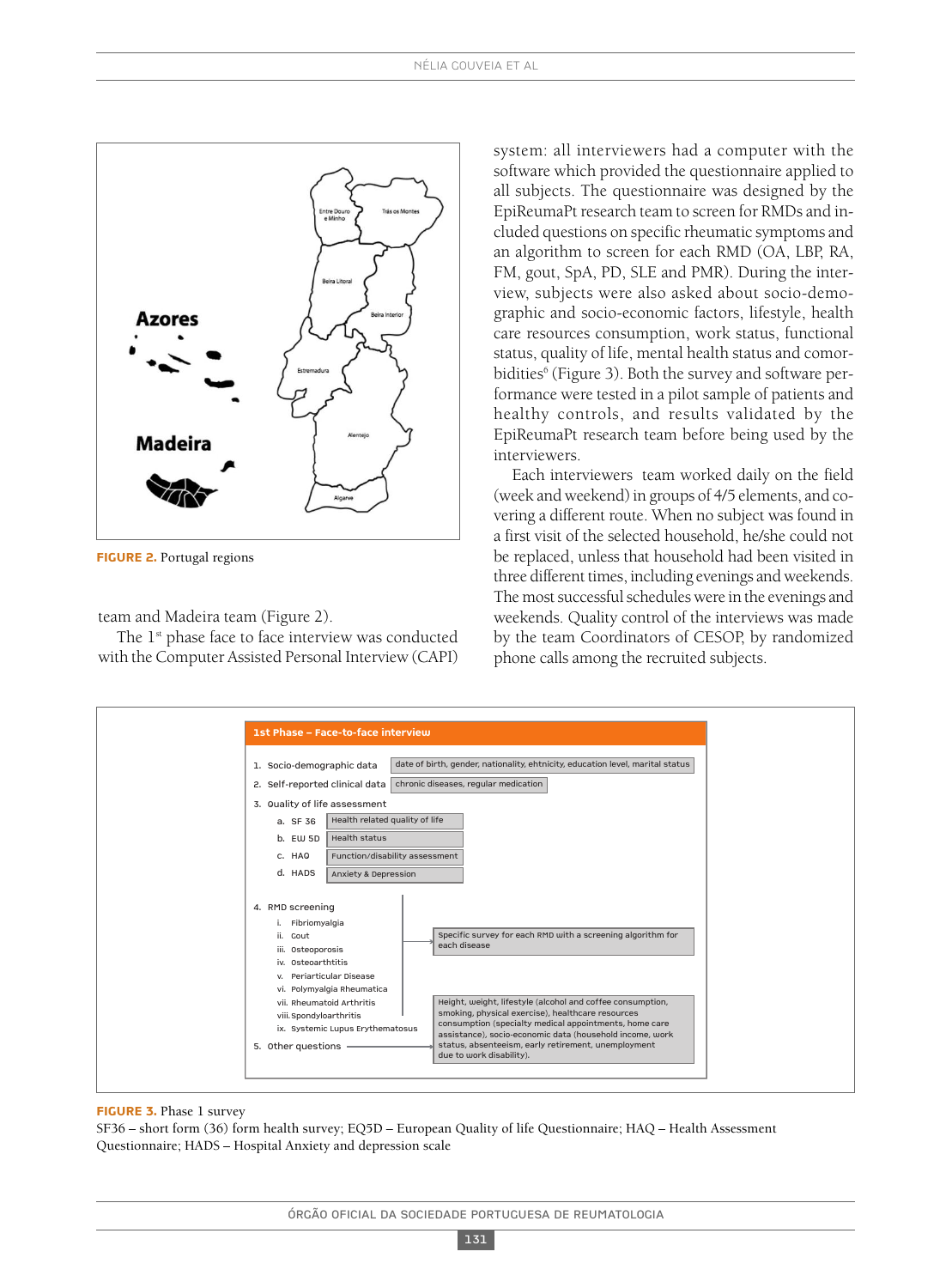# **PlAnning And dEvEloPmEnt oF thE 2nd study PhAsE: clinicAl AssEssmEnt by A rhEumAtologist**

# **idEntiFicAtion oF PrimAry cArE cEntErs For clinicAl visits**

The 2nd phase clinical visits were performed at the Primary Care Centers of the participant's area of residence. In each region, the EpiReumaPt Coordination Team identified the Primary Care Centers, taking into account the localities where subjects were recruited. All Primary Care Centers were contacted in order to plan and schedule the days of clinical visits and to ensure that all needs were fulfilled: 1 or 2 rooms for clinical visits and an electricity source for the mobile unit. In Azores and Madeira Islands an extra consultation office was required to collect blood samples and to perform the peripheral dual energy X-ray absorptiometry (since the mobile unit was not available). All Regional Health Administrations (*Lisboa e Vale do Tejo, Alentejo, Algarve, Centro, Norte,* Regional Governments of Azores and Madeira) were previously contacted and committed to liaise with all Primary Care Centers.

# **schEduling visits For thE 2nd PhAsE**

As mentioned before, CESOP interviewers identified, through the RMD screening survey, the subjects that were selected for the 2<sup>nd</sup> phase. This information was weekly sent by the CESOP Staff Coordinator to the Coordination Team of EpiReumaPt. All the identified subjects were contacted by telephone to be scheduled for the observation by the rheumatologist. The time between the CESOP interview and the clinical visit was less than 1 month.

Clinical visits were usually scheduled twice a week, but sometimes it was necessary to schedule more days. For instance, in some areas(*Trás-os-Montes,* Azores*- S. Miguel, Terceira and Faial Islands, and* Madeira Island), clinical visits were scheduled during the entire week in order to optimize journeys of the research team.

# **clinicAl AssEssmEnt PErFormEd by A multidisciPlinAry tEAm**

A multidisciplinary team with rheumatologists, radiology technician, a nurse and a staff coordinator (in the Mainland Portugal also the driver of the mobile unit was included in the team) performed or assisted the clinical visits across the country. The EpiReumaPt Coordination Team was responsible for assembling this team and planning their work every week, according

to their area of residence and availability. This strategy required a pool of 7 nurses, 3 radiology technicians, 5 drivers and 3 staff coordinators, and 95 experienced rheumatologists (EpiReumaPt study group), who graciously and voluntarily accepted to participate in the study. To promote the crucial participation of rheumatologists in this global effort, local rheumatology teams were invited according to the region recruited. Monthly newsletters and letters with the EpiReumaPt schedule were also sent. Rheumatologists of the research team were also scheduled - they were responsible by almost half (47%) of the total number of clinical visits.

To standardize the clinical assessment procedures a training handbook/protocol was provided to all rheumatologists and other clinical assistants (nurses and radiology technicians). Moreover, the staff coordinator provided a short summary of all study procedures and supported the rheumatologists with information and details regarding the software for data collection and the logistical issues in every clinical appointment journey.

The interviews and subsequent examinations followed a standard protocol that included: clinical history, physical examination, guidance about imaging and laboratory investigations (if necessary) and written informed consent. Computed assisted software specifically designed for the study was used to support the management of clinical visits and data collection during the 2<sup>nd</sup> phase. After the rheumatologist collected the clinical history and decided the differential diagnosis, the hypothetical RMD were selected in the software and specific questions related to validated classification criteria had to be answered. This software wastested and validated by the research team prior to the beginning of the study.

Finally, appropriate laboratory or imaging investigations were requested in order to achieve a definitive diagnosis. In Mainland Portugal, imaging investigations were performed at the mobile unit that supported all clinical visits(see below). In Azores and Madeira, the support of local hospitals or clinics was required to provide these tests.

The rheumatologist also invited all the subjects to sign 2 additional informed consents: to store blood samples in a biobank and to participate in the Portuguese Cohort Study of Rheumatic Diseases<sup>9</sup>.

# **mobilE unit to suPPort thE clinicAl AssEssmEnt**

A mobile unit (adapted vehicle) was built and fully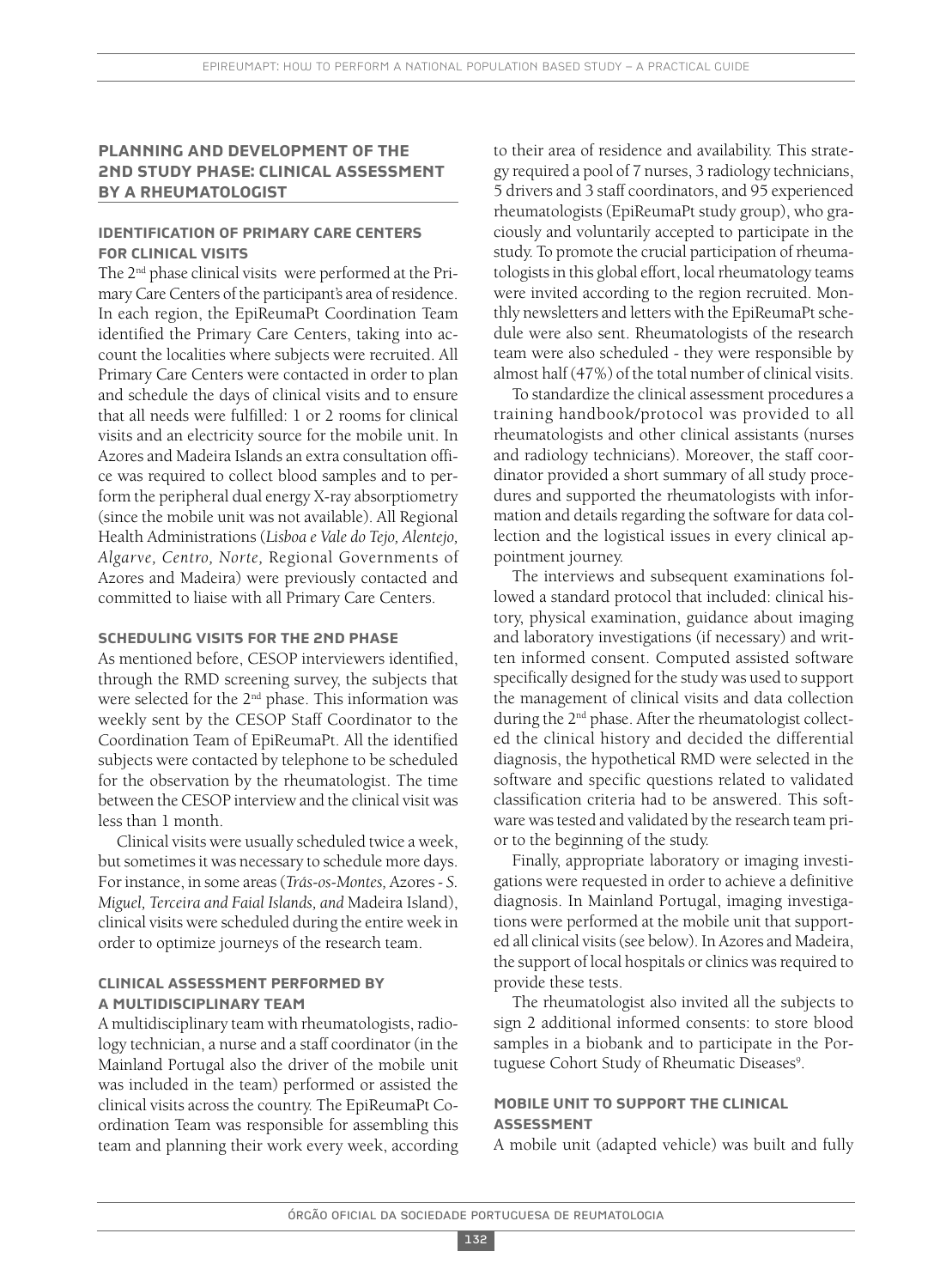

**FigurE 4.** Mobile Unit

equipped as required (Figure 4) before the start of the study and was equipped to assist the clinical assessment by the rheumatologist, enabling him to perform the required imaging and laboratory tests: X-ray of the affected body segments, peripheral dual energy X-ray absorptiometry and blood collection.

#### **biobAnk ProcEdurEs**

Guidelines for the collection, identification and transport of samples to the biobank were provided to standardize sample collection as well as the identification of samples and transportation procedures. The nurse drew the blood samples in the mobile unit just after the clinical visit with the rheumatologist; serum was separated by centrifuging at the screening site and immediately placed in a refrigerator. On the same day, or within two days, the samples were sent in a cooler to a central diagnostic laboratory in Lisbon, transported by a dedicated company. Serum analyses were performed in fresh blood samples, and the remaining serum and clot stored in the biobank at *Instituto de Medicina Molecular* (Biobanco-IMM).

# **3rd PhAsE - diAgnosis vAlidAtion & dAtA AnAlysEs: PlAnning And work FiEld**

In order to refine and validate the 2<sup>nd</sup> phase diagnos-

tic decisions, a team of three rheumatologists reviewed all the clinical data from each participant, including the imaging and laboratorial test results. A specific protocol was developed to support this task.

The  $3^{rd}$  phase was developed during the  $1^{st}$  semester of 20148 and after this, the clinical database was cleaned and merged with the 1<sup>st</sup> phase database to provide a single EpiReumaPt database. A multidisciplinary team including a biostatistician and epidemiologists was set-up to perform data cleaning and support data analyses.

# **study AwArEnEss Among thE PortuguEsE PoPulAtion**

In Portugal, large-scale epidemiological studies are not common. At the beginning of EpiReumaPt the project was advertised among the Portuguese population, clarifying certain aspects:

- 1. The study did not aim to screen all the "Portuguese population" for RMDs, but selected random subjects.
- 2. The ultimate goal of this kind of study was the general public health, rather than any individual or institutional benefits.

To improve the recruitment rate other aspects had to be taken into account:

Lack of confidence and uncertainties among certain population subgroups (eg. the elderly population) –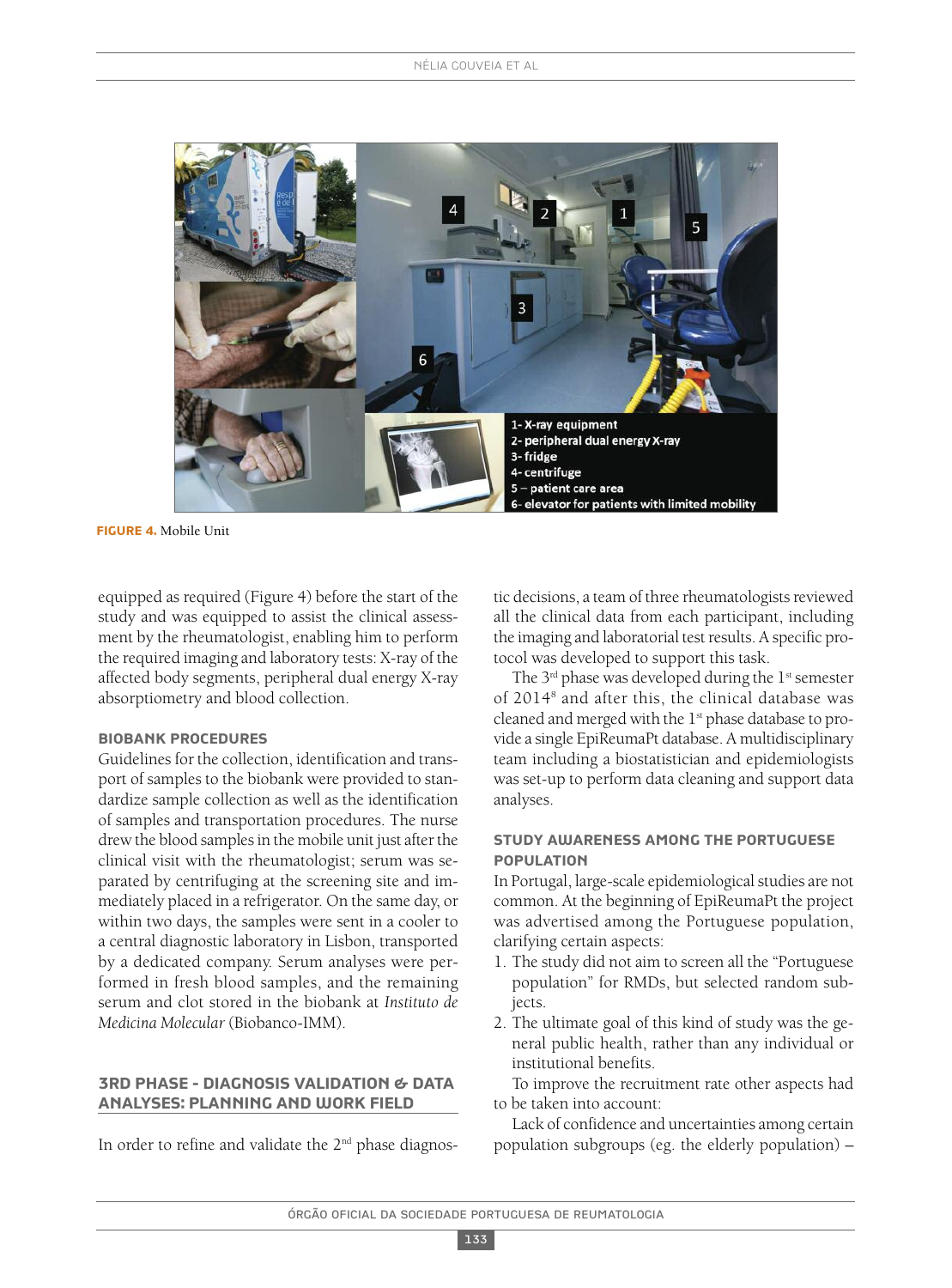strategic partnerships were established, namely with the National Association of Local Councils, to promote and disseminate EpiReumaPt among the population. We also liaised with the police and other public security authorities, with the Church, and with the local councils and other local authorities, to explain the study's methodology (especially the phase 1 interview) in order to gain the trust of the population improving its compliance.

The relative lack of availability of the active population to participate in the study (especially in larger cities), led CESOP to plan the work field during the weekends, during the week and during the evenings. A promotional event of EpiReumaPt with a press release was held on 9<sup>th</sup> September'2011, before starting recruitment. A website was also developed and updated throughout the EpiReumaPt recruitment (http:// www.reumacensus.org/ $)^{10}$  as well as a monthly newsletter that was sent to a large mailing list, which included national and local authorities(health and social authorities), media, sponsors, rheumatologists and other health care professionals, among others.

## **dAtA ProtEction And Ethics**

EpiReumaPt was performed according to the principles established by the Declaration of Helsinki, revised in 2013 in Fortaleza  $(Brazil)^{11}$  and according to the Portuguese law at the time the study begun (Law n. 46/2004, of 24<sup>th</sup> August). As an observational study it was reviewed and approved by competent Portuguese authorities: NOVA Medical School Ethics Committee and National Committee for Data Protection. The study was also reviewed and approved by the Ethical Committees of Regional Health Authorities. In addition to the Declaration of Helsinki, EpiReumaPt complied with the following laws and standards: Protection of Personal Information (Law n.67/98 of 26<sup>th</sup> of October<sup>12</sup> and CNPD deliberation n.227/2007<sup>13</sup>); and Genetic, clinical and health personal information (Law n.12/2005, of 26<sup>th</sup> January<sup>14</sup>).

Data protection was assured by data encryption according to the Portuguese law and according to CNPD deliberation n.227/2007<sup>14</sup> (processing of personal data carried out under scientific clinical research). The data encryption process kept the confidentiality and anonymity of each subject: in the  $1<sup>st</sup>$  phase, subjects were identified with a unique code (ID) that was anonymous (each subject had an ID which was the

same throughout the study procedures); in the 2<sup>nd</sup> phase, personal data (ID, name, address and contact details) were only available to the rheumatologist and Technical Team (nurse and radiology technician). Data collected in both phases (1st and 2nd) were exported to a single database. Decryption was only possible with a secure password only known by the Principal Investigator. All the computers that were used during the study procedures ( $1<sup>st</sup>$  phase,  $2<sup>nd</sup>$  phase and also  $3<sup>rd</sup>$ phase) had restricted access with a password.

Also Biobanco-IMM samples were provided according to the Portuguese law that assures data protection of genetic information and health clinical data (Law n.67/98 of 26th of October). Blood samples were collected and coded with the subject ID. Personal data were not visible or available to professionals involved in the circuit of the blood sample (from sample collection to the storage in the Biobanco-IMM). Only the PI had access to the code allowing access to the personal, clinical and biologic data of each subject.

#### **inFormEd consEnt**

Informed consent for the EpiReumaPt study was mandatory and collected by interviewers in the 1<sup>st</sup> phase. Additional consents for Biobanco-IMM and Cohort study were also mandatory and collected by the rheumatologist during the  $2<sup>nd</sup>$  phase (Figure 5). Subjects not invited for observation in the 2<sup>nd</sup> phase signed the informed consent to participate in the cohort study already in 1<sup>st</sup> phase. All subjects received clear information in lay terms about the research being undertaken (verbal information and a specific leaflet – main study, cohort study and Biobanco-IMM), and they were given the opportunity to ask questions and enough time to decide whether to participate in the study. Subjects were only asked to sign the consent form after the research team was assured that the patient had fully understood the study objectives and procedures. For each signed consent form, one copy was given to the participant while the other copy was archived by the site coordinator.

# **discussion**

EpiReumaPt was a complex large-scale project with several management challenges. Strategies had to be defined and operating procedures regarding logistic, financial and coordination-related issues had to be implemented. Previously published strategies were con-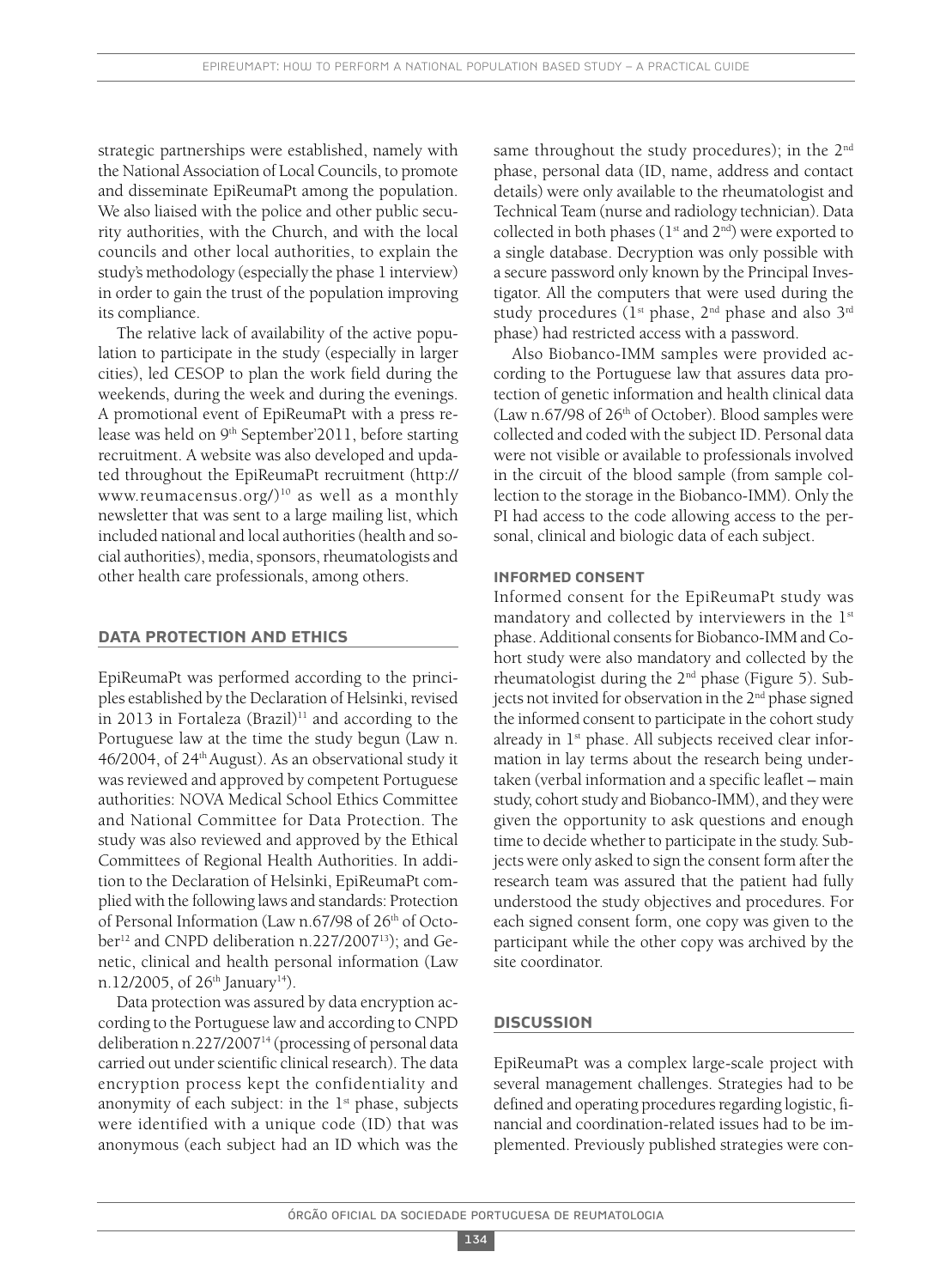

**FigurE 5.** Informed consent flowchart

sidered insufficient to secure a good recruitment rate and several Country-specific actions were taken. The efforts to increase subjects' compliance were successful, particularly the measures related to raising study awareness among the general population (partnership with local authorities, the police and Church members), and to the schedule adjustment of interviews and clinical visits to the weekends and evenings. Also, Primary Care Centers were chosen as close as possible to the subjects' households.

Regarding management issues, the coordination of a multidisciplinary team over 27 months of work field, was a challenge. The very successful work field was only possible thanks to dedicated team members that gave response to all issues and unexpected situations that arose. In this context, also rheumatologists' commitment was determinant to the success of the project. The involvement of the local teams was a good strategy to maintain the work progress in the field and the existence of a core medical team of EpiReumaPt was crucial to be able to fulfill the planned schedule with no productivity losses.

Another main challenge was also the management of blood samples transportation to the Biobanco-IMM and to the central laboratories (both located in Lisbon), especially in the regions far from Lisbon. An accurate coordination between teams was necessary, as well as with the transportation company to ensure the quality of the samples. This issue was even more important in Azores and Madeira because it was necessary to coordinate all the previous factors with flights schedules.

In conclusion, as a result of detailed planning and standard operating procedures, EpiReumaPt was a nationwide project successfully conducted, which followed critical logistic/coordination and research strategies. EpiReumaPt methodology and coordination could be used as an example for other epidemiologic endeavors and public health policies.

#### **AcknowlEdgEmEnts**

The EpiReumaPt Study Group would like to acknowledge the invaluable help of external consultants: João Eurico da Fonseca, MD PhD, Loreto Carmona, MD PhD, Henrique de Barros, MD PhD, José António Pereira da Silva, MDPhD.DGS: FranciscoGeorge, MD. *Faculdade de Medicina da Universidade de Coimbra, Faculdade de Medicina da Universidade de Lisboa, Faculdade de Medicina da Universidade Porto*, Biobanco-IMM, Regional Government of Azores, Regional Government of Madeira, Regional Health Administrations of *Norte, Centro, Alentejo, Algarve,* and *Lisboa e Vale do Tejo*, *Centro Hospitalar*